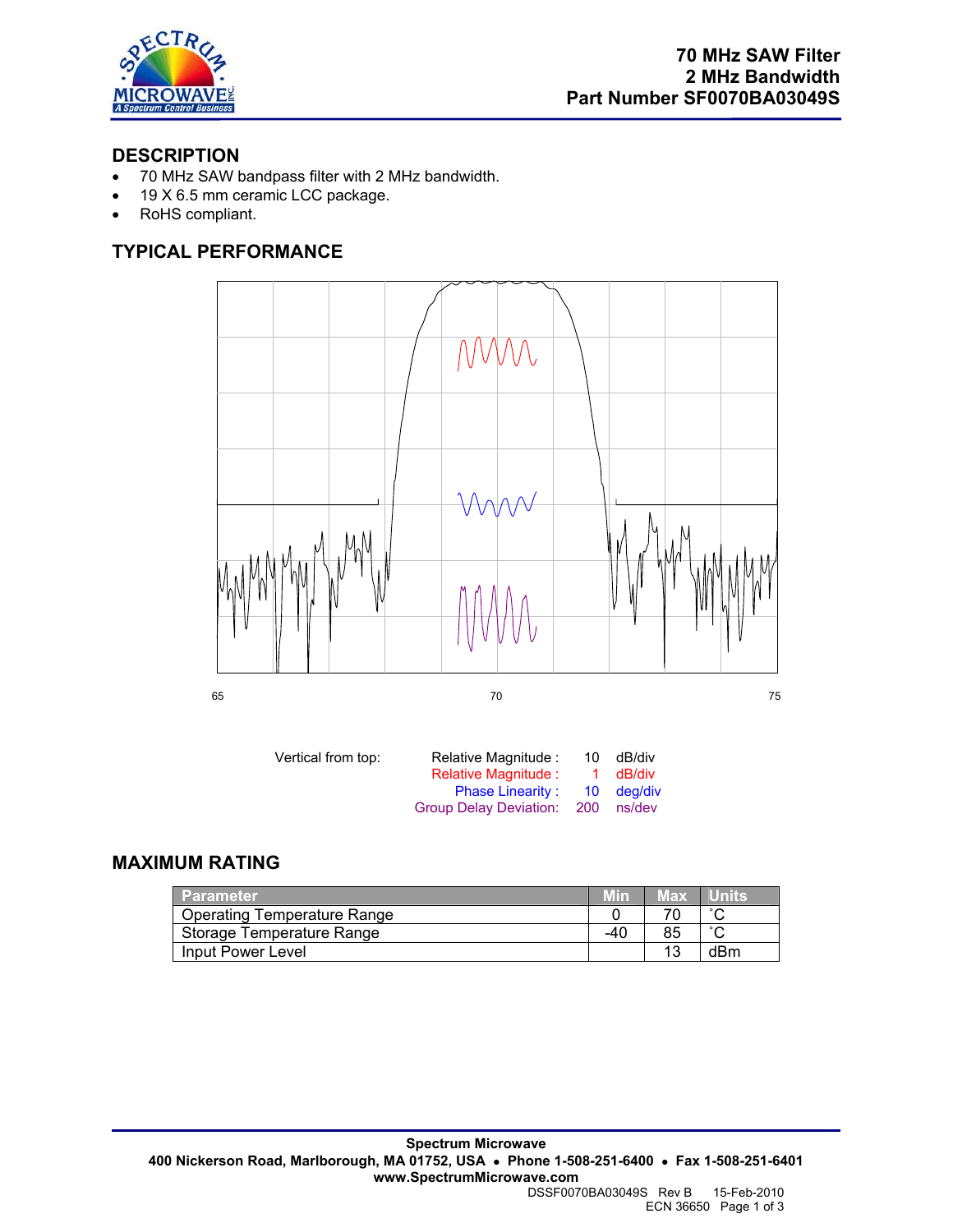

#### **SPECIFICATION**

| <b>Parameter</b>                      | Min.       | Typ.  | Max.  | Units.     |
|---------------------------------------|------------|-------|-------|------------|
| Center Frequency (Fc) <sup>1</sup>    | 69.92      | 70.0  | 70.08 | <b>MHz</b> |
| <b>Insertion Loss</b>                 |            | 7.9   | 8.3   | dB         |
| 1 dB Bandwidth                        | 1.6        | 1.77  |       | <b>MHz</b> |
| 3 dB Bandwidth                        | 2.0        | 2.24  |       | <b>MHz</b> |
| 40 dB Bandwidth                       |            | 3.75  | 3.9   | <b>MHz</b> |
| Passband Ripple (69.2 to 70.8 MHz)    |            | 0.7   | 1.0   | dB p-p     |
| Phase Ripple (69.2 to 70.8 MHz)       |            | 4.4   | 6     | deg p-p    |
| Group Delay Ripple (69.2 to 70.8 MHz) |            | 280   | 340   | ns p-p     |
| <b>Absolute Delay</b>                 |            | 1.80  |       | <b>us</b>  |
| <b>Ultimate Rejection</b>             | 40         | 43    |       | dB         |
| Temperature Coefficient of Frequency  |            | $-23$ |       | ppm/°C     |
| Substrate Material                    | 112 LiTaO3 |       |       |            |
| Source and Load Impedance             | 50         |       | Ω     |            |
| <b>Ambient Temperature</b>            |            | 25    |       | °C         |

Notes: 1. Average of the lower and upper 3 dB band edge frequencies.

- 2. All dB levels are referenced to the insertion loss.
- 3. Specifications are guaranteed at 25ºC only.

#### **MATCHING CIRCUIT**



Notes:

1. Recommend use of 2% tolerance matching components.

2. Component values may change depending on board layout.

ECN 36650 Page 2 of 3